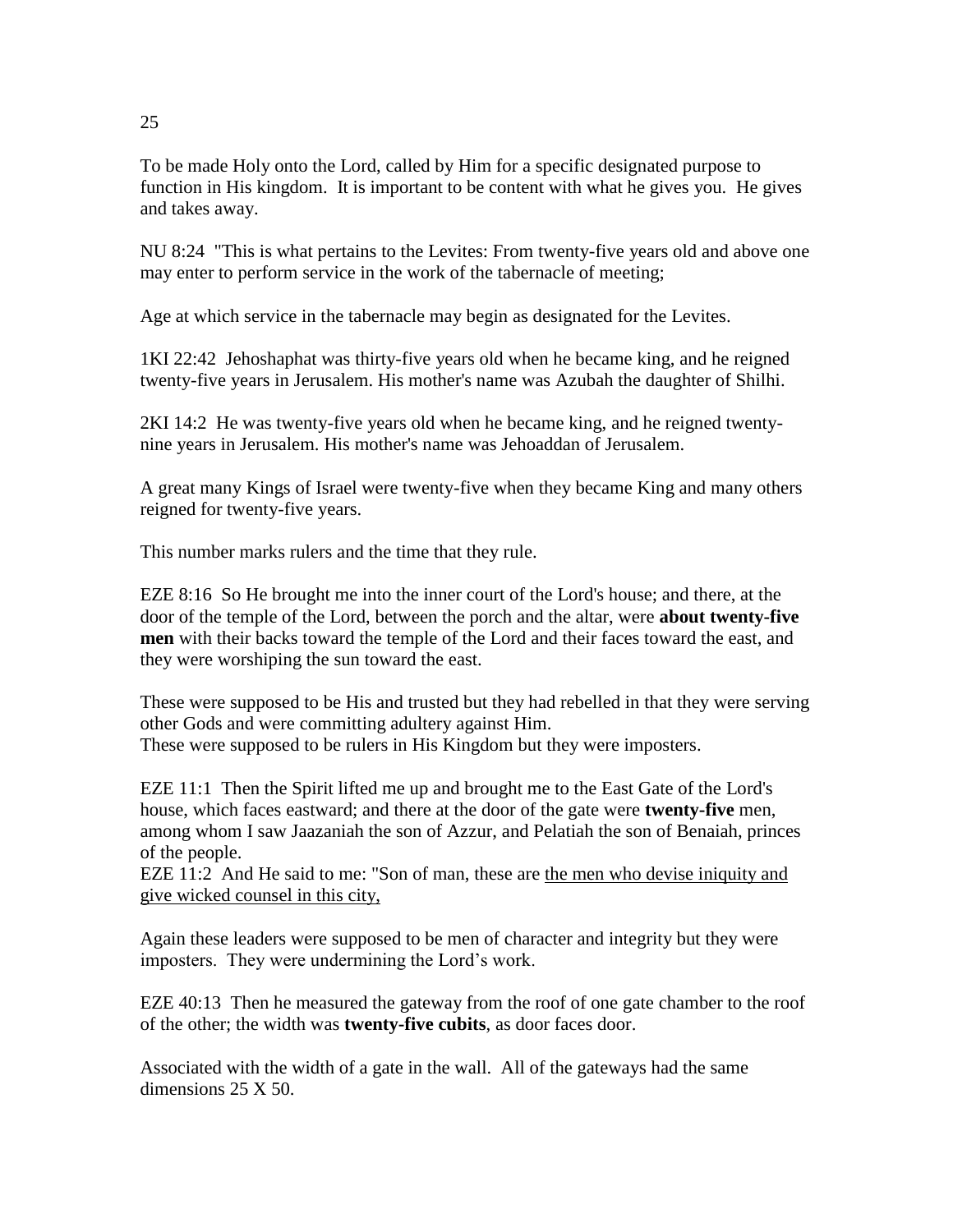EZE 40:25 There were windows in it and in its archways all around like those windows; its length was fifty cubits and its width **twenty-five** cubits.

It is the width of a gate. Perhaps those that walk through it must not be compromised. It is implying that those who would be called to be close to the Lord and all that is his must be of unquestionable integrity with regards to his charge. Each leader is essentially a gate into the kingdom. Each should make it possible for each believer they come in contact with to prepare that individual with some spiritual gift that might enable them to become more like Christ.

To be called by Him for a specific designated purpose to function in His kingdom. He sovereignly chooses that which you shall become. It is important to be content & thankful with what he gives you. It is important to use it for His glory.

## 250

EX 30:23 "Also take for yourself quality spices-five hundred shekels of liquid myrrh, half as much sweet-smelling cinnamon (**two hundred and fifty shekels**), **two hundred and fifty** shekels of sweet-smelling cane,

That which is used to anoint the Holy. To anoint those with the number 25 after consecration was finished.

NU 16:2 and they rose up before Moses with some of the children of Israel, **two hundred and fifty leaders** of the congregation, representatives of the congregation, men of renown.

These Levitical rulers rose up against the priesthood in envy and jealousy desiring the position of top leadership.

As with the number twenty-five above there are many cases where this number and multiples of it identify those leaders that rebel against godly authority. In this case these would usurp the position of the proper leaders.

NU 16:17 "Let each take his censer and put incense in it, and each of you bring his censer before the Lord, **two hundred and fifty censers**; both you and Aaron, each with his censer."

NU 16:35 And a fire came out from the Lord and consumed the **two hundred and fifty** men who were offering incense.

These men were in full rebellion against the God ordained priesthood. They desired a position of prominence that was not God ordained.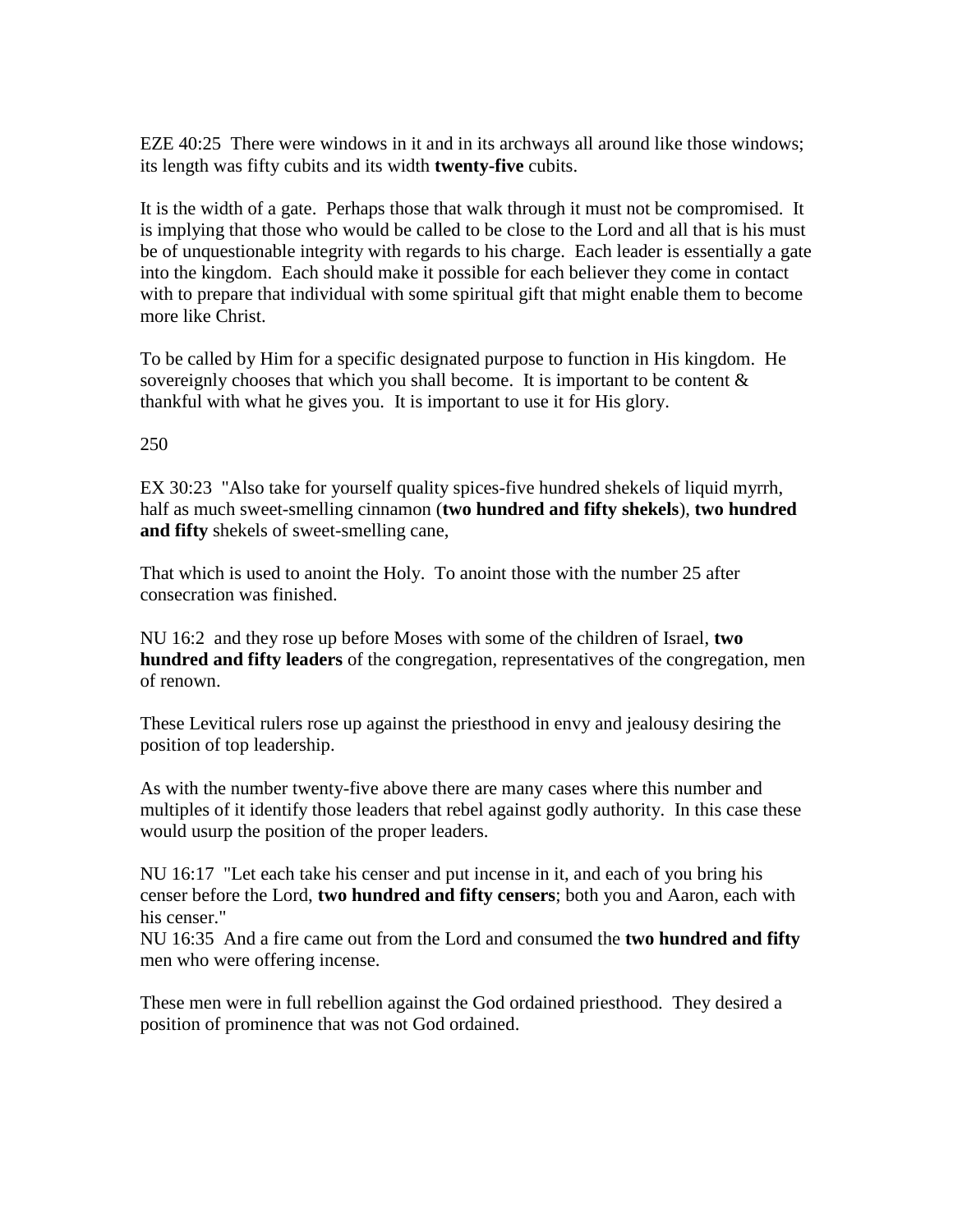NU 26:10 and the earth opened its mouth and swallowed them up together with Korah when that company died, when the fire devoured **two hundred and fifty men**; and *they became a sign.*

These men were not anointed for the Job and consequently displayed traits of the enemy.

2CH 8:10 And others were chiefs of the officials of King Solomon: **two hundred and fifty**, who ruled over the people.

These were ordained to rule by their King. They were Holy onto the Lord. The father chooses to ordain those of us belonging to Christ to the position he has picked out for us. To personally choose or desire a position that he has not ordained will lead to no good thing.

To envy another or have jealousy for another's position in Christ is a sin. The same number above identifies leaders that are rebellious and those that are ordained to that position.

EZE 48:17 "The common-land of the city shall be: to the north **two hundred and fifty** cubits, to the south two hundred and fifty, to the east two hundred and fifty, and to the west two hundred and fifty.

There are things that all believers do have in common. Things like the blood of Christ, the right to growth in the area of redemption, there is ordination for different ministries for each child of Christ.

Leaders appointed by our Lord and gifted to serve the purpose for the greater bride of Christ. He decides when our education ends and the times of serving with what He has inculcated in us begins.

2 500 This number is not listed in scripture

25 000

JUD 20:46 So all who fell of Benjamin that day were **twenty-five thousand** men who drew the sword; all these were men of valor.

The above happening could certainly be taken to mean that due to our Lord's desire for a Holy people these men were killed quite possibly due to their sin

EZE 45:1 "Moreover, when you divide the land by lot into inheritance, you shall set apart a district for the Lord, a holy section of the land; its length shall be **twenty-five thousand cubits,** and the width ten thousand. It shall be holy throughout its territory all around.